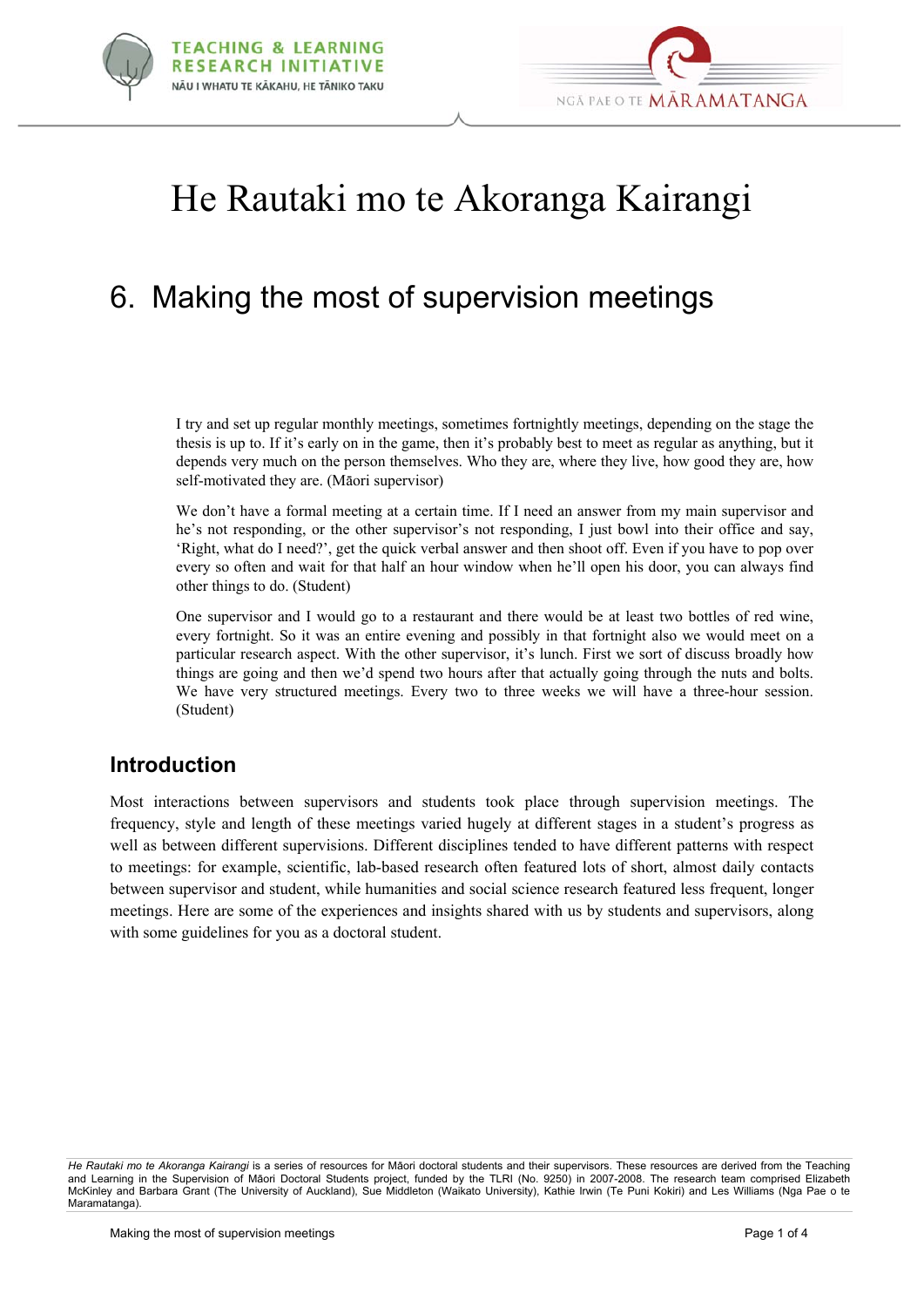## **There are different patterns of meetings in each supervision**

I used to meet with my main supervisor once a month. At the beginning of the year, we would actually block out our diaries and plot the dates through the year. But that didn't necessarily mean to say that that's how it remained. Sometimes she wasn't in the country and she would email me and say 'I'm going to be away, can we make another time?' (Student)

Meetings are totally individualised. And they're individualised over time, sometimes it's more intense than others. (Non-Mäori supervisor)

Meetings were a challenge. They were not always structured in the form of a formal appointment, although we certainly had those roughly monthly. But quite often we'd find, because we had outside interests together, there were lots of opportunities to do supervision on the run. A number of times we sat together on little planes, going from A to B, talking about what was coming up next and what needed to be done. And that was certainly helpful with both those students. (Non-Mäori supervisor)

My goal is, and the university standard is, monthly meetings. But the challenge of distance supervision has several levels. One is that you see the students less frequently. The other thing, which I often find difficult, is to have someone going through a whole day to supervise. Things get kind of too intense. You've given them so many jobs, they don't wanna have a meeting after lunch. And I discover that if you have too infrequent a meeting, they can head off down the wrong path and be a long way down it, if it's three months. (Mäori supervisor)

Some supervisors and students met at a steady pace across the whole supervision. The advantage of this practice was that they didn't lose contact and it probably helped the student keep momentum. Also it was less likely that the student would head too far off track. Other supervisors were very clear that meetings should be paced in response to the student's own needs and preferably at the student's request.

#### **Meeting frequency often varies across the research cycle**

We try and meet face to face every two or three months, but it depends where they are in the process as well. If they're earlier on, it might be once a month. If they're further down, like the one that's out of town finishing her final draft, we haven't met face to face probably for three months. But we're in contact every two to four weeks when she's sending a chapter or a revision through to me. (Mäori supervisor)

Most of my energy is at the front end and the back end of a student's thesis journey. Even before they enrol: I've got two at the moment who're nearly ready for registration, we meet regularly, we meet, like, every fortnight. I want this student to get ready to enrol when I know he knows exactly what he's going to do, why he's doing it, he's read some of the literature he's been avoiding, he's confident he can do it. 'Cause to me part of it is eliminating stuff, it's not just selecting what you're gonna do, it's consciously eliminating the stuff you're not going to do. I need them to do that, consciously, and tell me. So that's where I put a lot of my investment and time. Then once we're through the ethics and they've got their research plan, I don't expect to see them fortnightly. I just go back to monthly, or we'll have a cup of coffee. Then I put a lot in at the back end when they've actually got several chapters. (Mäori supervisor)

More frequent meetings are likely to take place in the early and later stages. In the early stages it is crucial to get the student off to a strong start, especially by making sure they have a sound and do-able research design and are confident with the literature. At the later stages, when the student is writing intensively, the supervisor's feedback on draft chapters is indispensable for keeping momentum and ensuring the work is strong enough to go forward for examination.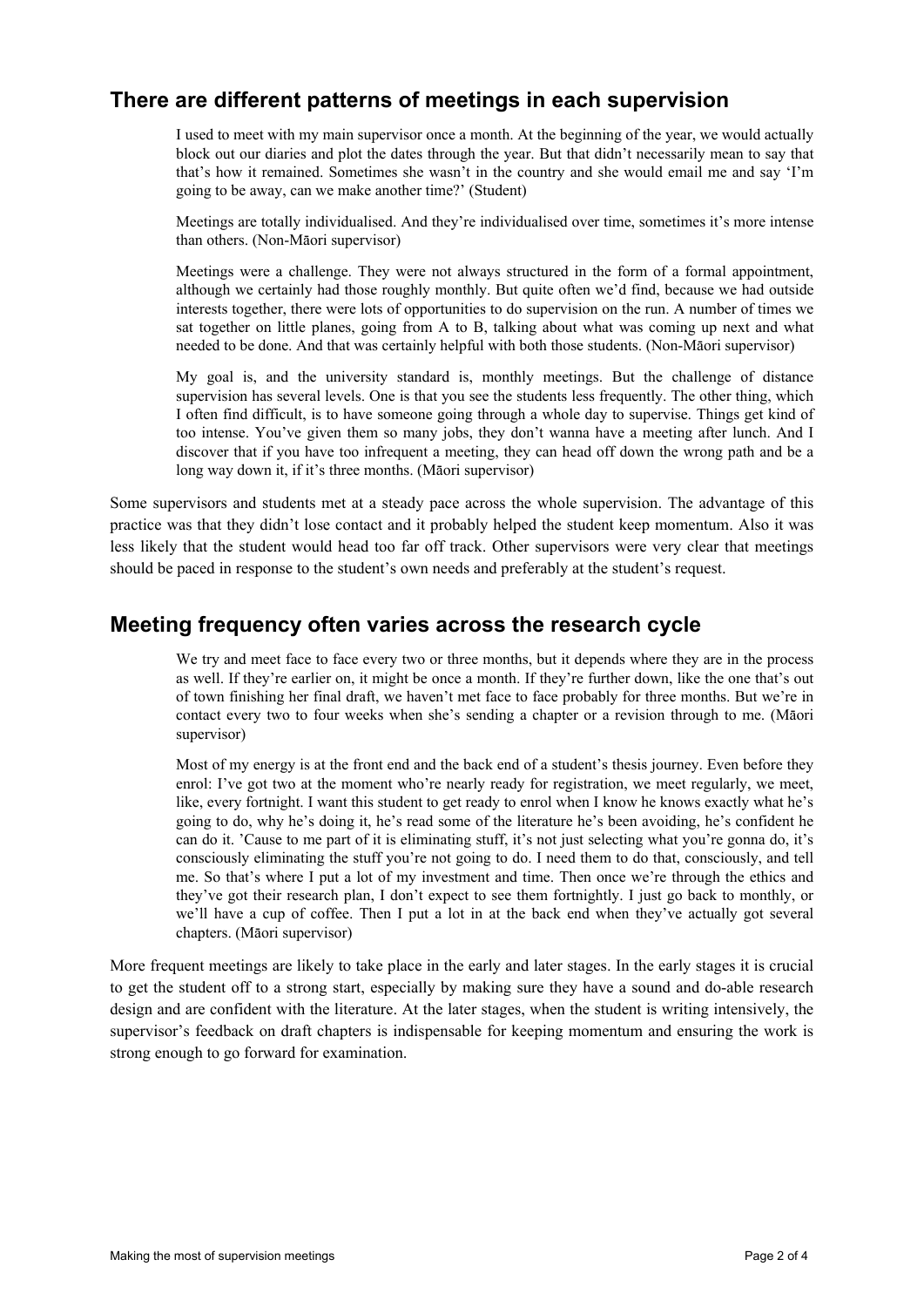#### **Either students or supervisors might take responsibility for setting meetings**

As chief supervisor, it's my job to schedule the meetings and to determine kind of what the agenda of the meetings will be. We have got into a pattern where we've asked the student, at the end of the meeting, to go away and write a summary of what we discussed and look at milestones, head for the next meeting. Then he'll email me it. That's a good practice to get into. (Non-Mäori supervisor)

Meetings are done on an individual basis, it's totally individualised, and it's individualised over time. Sometimes it's more intense than others. (Non-Mäori supervisor)

I'm really firm at the outset. If I don't get the agenda, then there's no point in having the meeting 'cause I don't know what it is that I'm supposed to focus on. And you stick to the student's agenda. The supervisor asks if you're wanting to add anything else to it. You don't chuck in unexpected stuff about, you know, 'So has someone died recently, or are you having marital problems?' or whatever. (Mäori supervisor)

In some supervisions, one of the supervisors took responsibility for setting up meetings. But other supervisors felt strongly that this was the student's job. The same applied to the meeting agenda: sometimes supervisors led the agenda setting, but other supervisors thought this should be the student's role and that the supervisor should ask if they can add things rather than presume they can. There are usually good reasons underlying these different stances around meetings—often coming from the supervisor's own experience of being supervised or of supervising other students. Several supervisors talked about being laid back as new supervisors but coming to realise that they needed to put more structure into their supervision to help students make stronger progress.

#### **It works well to submit written work in advance of meeting**

We meet as a group and usually the student's got something to show us. I've asked repeatedly that we should be given this a week before the meetings, but it hasn't happened yet. We look at what she's done, make suggestions about it, read it afterwards and return comment after the meetings. At the meetings we're inclined to sort of thrash out some of the bits that she draws attention to and talk about them more, suggest other things that she might look at in the same kind of light. (Non-Mäori supervisor)

I've gotten good at getting to a point that I actually plan when I'm gonna need some support. I will put an email together, for example, and say, 'On such and such a date, I will be at this point, and I will need you to do this, this and that. You will receive my work on this day and then I will contact you a few days after—or can we now please plan for you to have read that work on this date, at which point we will meet?' In the last month we've probably had two meetings but that's because we're at this stage. When I was getting close to finishing, I sent an email to both supervisors and said, 'This is where I'm up to. In order to get to there, I'm gonna need some really hard-out supervision.' (Student)

That's my emphasis: writing. Because I find also with many students, with Mäori students in particular, a lot of talking is great fun and exciting, but I really don't want to hear the words much. I do some of that, but it's more social. When we have our monthly meetings, it's like we're working on a product. And so that's the gaze, always, rather than this (to the face), it's this (to the page). (Non-Mäori supervisor)

Receiving written work in good time for a meeting and getting useful feedback during the meeting are complementary issues that came up in our research. Some supervisors thought that it was only worth having meetings when there was written work to respond to. If there was written work to be discussed, most supervisors wanted it in advance of meetings so they had time to read it and think carefully about what feedback they might give. And students, not surprisingly, wanted the supervisor to have read the work and be prepared to give substantive feedback that would support the momentum of their project.